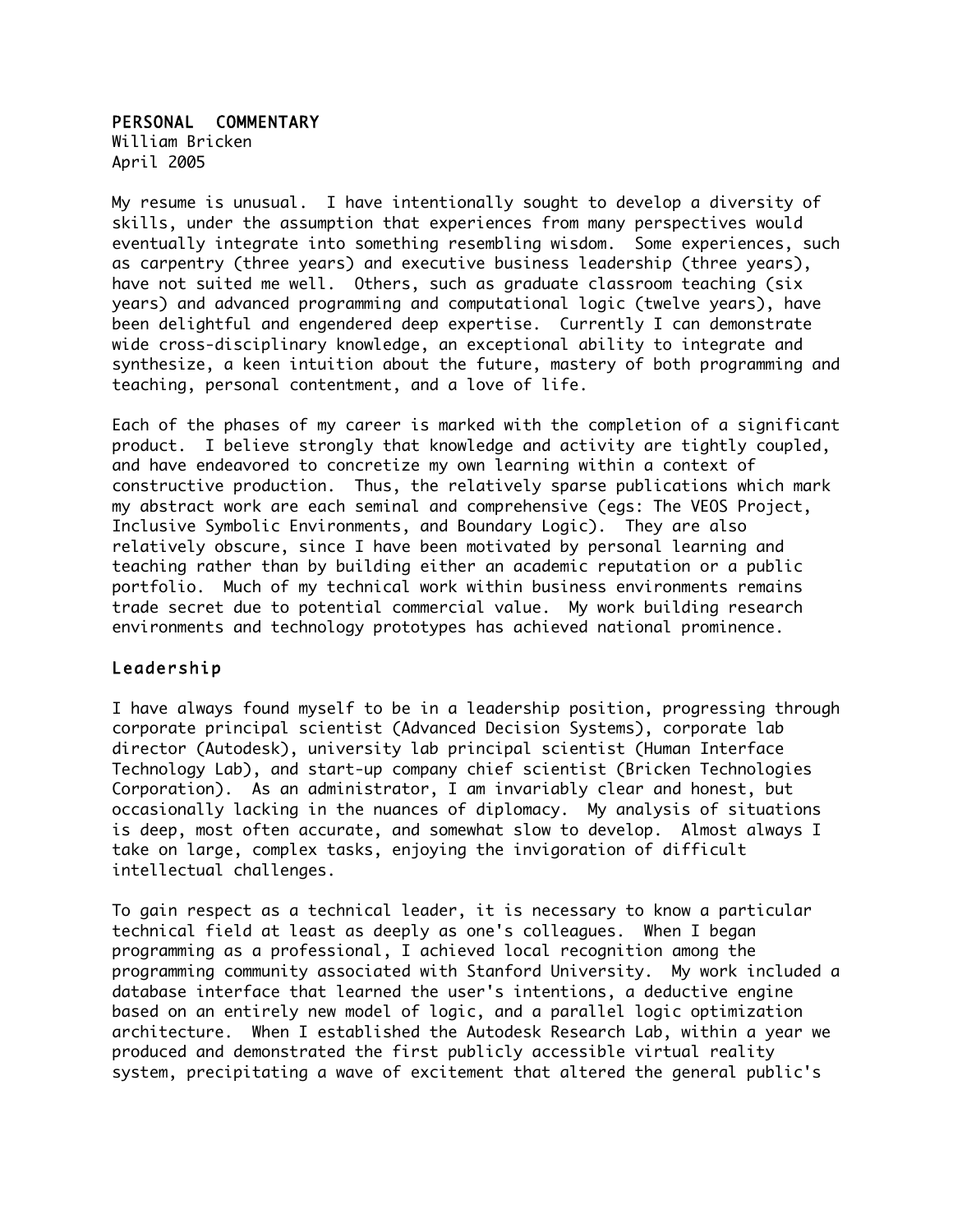conception of computer graphics. Technical respect has permitted me to attract some of our country's best programmers to the labs I have founded.

My management style is strongly consensual, participatory, and very tolerant of diversity. I am rarely frustrated. I believe that the job of management is to remove administrative burdens from co-workers, in order to make their tasks easier and more enjoyable. I am skilled in leading groups toward consensus, and expect people to work hard toward common goals that they develop through mutual interest, cooperation and negotiation.

## Vision

Over the years, I've developed a remarkable vision for seeing the whole technical picture, which has lead to trust and respect in the construction of both business alliances and educational curricula. The most important consequence of vision is to be able to scope concrete, achievable tasks, to be able to recognize what is easy, what is hard, and what is impossible. This is particularly valuable for management of funding and resources, and in the estimation of task complexity and resource allocation. I have learned how to select appropriate topics for funding applications, how to accurately assess costs and expected dividends, and how to judge and control the level of effort to meet deliverables and deadlines.

Vision requires both breadth and depth of experience. I can see connections across disciplines in computer science primarily because, over the last 13 years, I have designed and/or developed significant successful systems in each of these areas:

| -- circuit synthesis                                             |
|------------------------------------------------------------------|
| logic optimization and reconfigurable computing (at IRC and BTC) |
| -- operating systems                                             |
| Cyberspace virtual environment (Autodesk)                        |
| Virtual Environment Operating Shell (HITL)                       |
| -- programming languages                                         |
| Losp, an algebraic logic language (ADS)                          |
| ConMan, a constraint management language (ADS and Boeing)        |
| -- parallel architectures                                        |
| parallel deduction engine (ADS)                                  |
| -- computer graphics                                             |
| 3D and fractal modeling systems (Autodesk)                       |
| -- agent architectures                                           |
| entity modeling (HITL)                                           |
| distinction networks (IRC)                                       |
| -- computer-based tutoring systems                               |
| algebra tutor (Stanford)                                         |
| EduSpace (0z)                                                    |
| -- human-computer interface                                      |
| intelligent interface (ADS)                                      |
| virtual environments (Autodesk and HITL)                         |